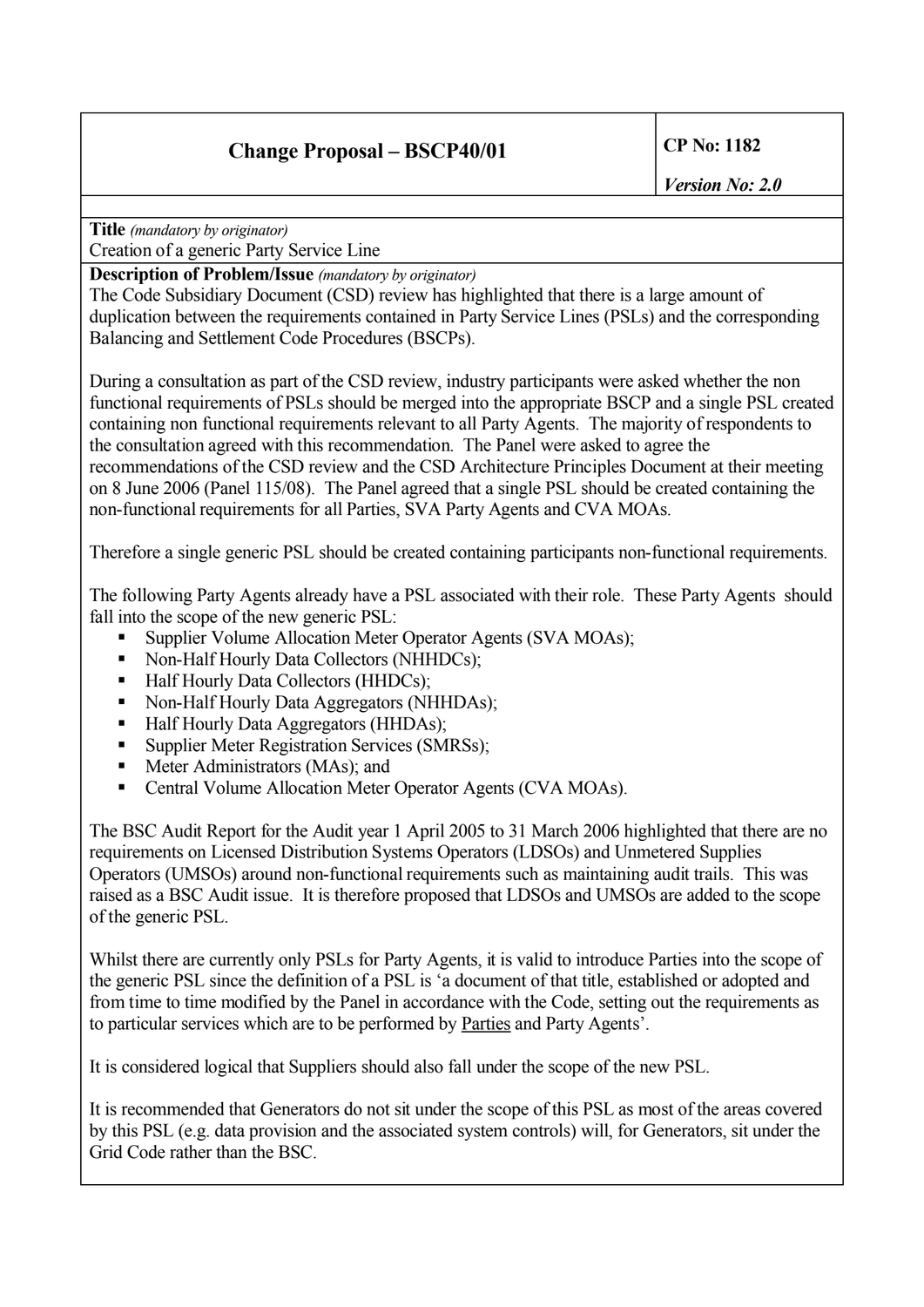**Proposed Solution(s)** (*mandatory by originator)*

A generic PSL should be drafted. The following participants should fall in the scope of this generic PSL:

- § SVA MOAs
- § NHHDCs
- § HHDCs
- § NHHDAs
- § HHDAs
- § SMRSs
- $-MAs$
- § CVA MOAs
- § LDSOs
- § UMSOs
- § Suppliers.

This generic PSL will cover all non functional requirements set out in the current PSLs:

- PSL 110 SVA Meter Operation;
- PSL 120 Non Half Hourly Data Collection;
- PSL 130 Half Hourly Data Collection;
- PSL 140 Non Half Hourly Data Aggregation;
- PSL 150 Half Hourly Data Aggregation;
- PSL 160 Supplier Meter Registration Service;
- PSL 170 Meter Administrator; and
- PSL 180 CVA Meter Operation.

The ultimate aim (although this does not form part of this CP) is that all functional requirements in the existing PSLs will be incorporated into a relevant and corresponding BSCP and all the existing PSLs withdrawn. Therefore it is not expected that non-functional requirements will be removed from the existing PSLs as part of this process. This means that during the transition from many to one PSL, there may be duplication between the generic PSL and the existing ones.

It is noted that where there are references to PSLs in the Code, it is anticipated that these references would be updated using a Housekeeping Modification when the PSLs are withdrawn.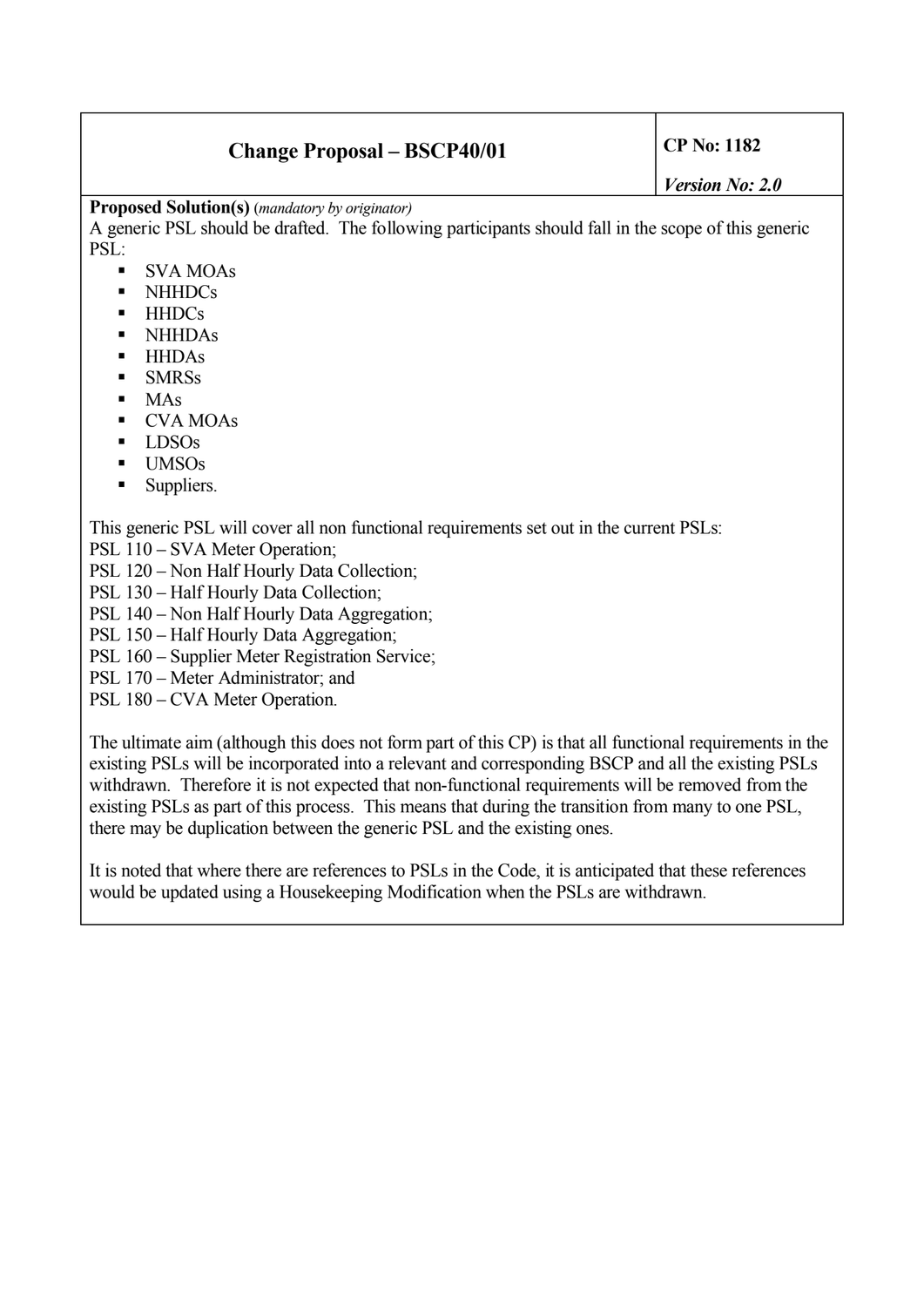*Version No: 2.0*

**Justification for Change** *(mandatory by originator)*

This change will mean that Parties and Party Agents will only have to look in one place to find the requirements relating to a particular aspect of their role. This will reduce the time spend reading documents. This may be particularly useful to new entrants as the extent of documentation that they will need to ready will be lower. It will also reduce the cost associated with preparing and maintaining numerous and duplicated PSLs.

**Is the Change being proposed a Housekeeping Change?** *(optional by originator)*

 $YN<sup>1</sup>$  $YN<sup>1</sup>$  $YN<sup>1</sup>$ 

**Configurable Items Potentially Affected by Proposed Solution(s)** *(optional by originator)*

**Impact on Core Industry Documents or System Operator-Transmission Owner Code** *(optional by originator)*

**Related Changes and/or Projects** *(mandatory by BSCCo)* None

**Requested Implementation Date** *(mandatory by originator)* November 2007

**Reason:** Next available release.

<span id="page-2-0"></span>**Agreed Release/Implementation Date** *(mandatory by BSCCo)*

 $<sup>1</sup>$  The relevant Panel Committee will decide whether a Change Proposal can be progressed as a</sup> Housekeeping Change Proposal.